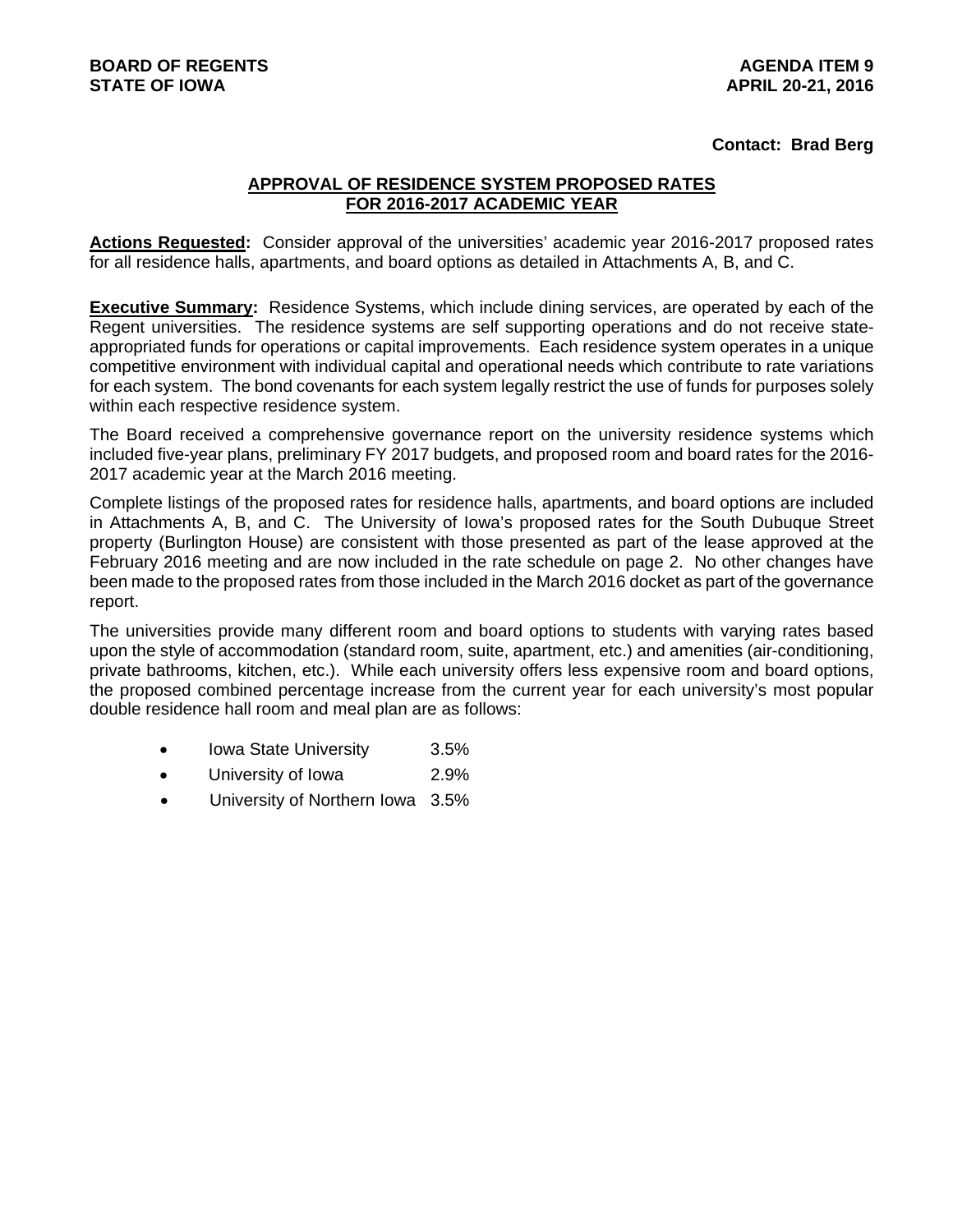|                                                          | <b>Current</b><br>$(2015-16)$ | <b>Proposed</b><br>$(2016-17)$ | <b>Proposed</b><br><b>Rate Increase</b> |                          |
|----------------------------------------------------------|-------------------------------|--------------------------------|-----------------------------------------|--------------------------|
| Residence Halls Academic Year 2016-17                    | Rates                         | Rates                          | <b>Amount</b>                           | Percent                  |
| <b>Standard Single</b>                                   | \$7,079                       | \$7,282                        | 203                                     | 2.87%                    |
| Single with Air                                          | 8,219                         | 8,455                          | 236                                     | 2.87%                    |
| Single with Air & Shared Bath                            | 9,752                         | 10,032                         | 280                                     | 2.87%                    |
| Single with Bath                                         | 10,282                        | 10,578                         | 296                                     | 2.88%                    |
| Single with Bath & Air                                   | 11,287                        | 11,611                         | 324                                     | 2.87%                    |
| <b>Standard Double</b>                                   | 5,697                         | 5,861                          | 164                                     | 2.88%                    |
| Double with Air                                          | 6,345                         | 6,527                          | 182                                     | 2.87%                    |
| Double with Air & Shared Bath                            | 7,104                         | 7,308                          | 204                                     | 2.87%                    |
| Double with Bath                                         | 7,404                         | 7,617                          | 213                                     | 2.88%                    |
| Double with Bath & Air                                   | 7,863                         | 8,089                          | 226                                     | 2.87%                    |
| Double with Kitchen, Bath & Air                          | 8,236                         | 8,473                          | 237                                     | 2.88%                    |
| <b>Standard Triple</b>                                   | 4,898                         | 5,039                          | 141                                     | 2.88%                    |
| Triple with Air                                          | 5,361                         | 5,515                          | 154                                     | 2.87%                    |
| Triple with Bath & Air                                   | 6,379                         | 6,562                          | 183                                     | 2.87%                    |
| Triple Suite with Kitchen, Bath & Air                    | 7,351                         | 7,562                          | 211                                     | 2.87%                    |
| <b>Standard Quad</b>                                     | 4,312                         | 4,436                          | 124                                     | 2.88%                    |
| Quad with Air                                            | $\overline{a}$                | 4,796                          | $\blacksquare$                          | $\blacksquare$           |
| Quad Suite with Kitchen, Bath & Air                      | 6,168                         | 6,345                          | 177                                     | 2.87%                    |
| Mayflower Single with Kitchen, Bath & Air                | 9,781                         | 10,062                         | 281                                     | 2.87%                    |
| Mayflower Double with Kitchen, Bath & Air                | 7,116                         | 7,321                          | 205                                     | 2.88%                    |
| Parklawn Double with Kitchen, Bath & Air                 | 7,477                         | 7,692                          | 215                                     | 2.88%                    |
| Parklawn Suite with Kitchen, Bath & Air                  | 8,086                         | 8,318                          | 232                                     | 2.87%                    |
| Centerstone Shared 1-Bedroom                             | 7,941                         | 8,338                          | 397                                     | 5.00%                    |
| Centerstone 5-Bedroom                                    | 8,420                         | 8,841                          | 421                                     | 5.00%                    |
| CampusView 3- or 4-Bedroom                               | 8,420                         | 8,841                          | 421                                     | 5.00%                    |
| Burlington House - Single Bedroom                        |                               | 10,500                         | $\overline{\phantom{0}}$                |                          |
| Burlington House - Shared Bedroom                        |                               | 8,500                          | $\blacksquare$                          | $\overline{\phantom{0}}$ |
| Petersen Hall Single                                     | 9,200                         | 9,464                          | 264                                     | 2.87%                    |
| Petersen Hall Double                                     | 7,300                         | 7,510                          | 210                                     | 2.88%                    |
| Petersen Hall Triple                                     |                               | 6,480                          | $\overline{\phantom{a}}$                |                          |
| Temporary Housing (daily rate)                           | 10                            | 10                             |                                         |                          |
|                                                          |                               |                                |                                         |                          |
| <b>Hawkeye Dollars</b>                                   |                               |                                |                                         |                          |
| (assessed to all room contractholders)                   | \$200                         | \$200                          |                                         |                          |
| <b>Housing Application Fee</b>                           |                               |                                |                                         |                          |
| (assessed to all 1st-time applicants only)               | \$75                          | \$75                           |                                         |                          |
| <b>Board Rates</b>                                       |                               |                                |                                         |                          |
| Gold (Unlimited)                                         | \$3,480                       | \$3,580                        | 100                                     | 2.87%                    |
| Black (220 per semester) *                               | 3,140                         | 3,240                          | 100                                     | 3.18%                    |
| Hawkeye (75 per semester)                                | 1,400                         | 1,430                          | 30                                      | 2.14%                    |
| * Standard board plan                                    |                               |                                |                                         |                          |
| University Apartments (monthly rates effective 6/1/2015) |                               |                                |                                         |                          |
| Hawkeye Drive 2 Bedroom                                  | 625                           | 625                            |                                         |                          |
| Hawkeye Drive 2 Bedroom (Faculty/Staff)                  | 675                           | 675                            |                                         |                          |
| Hawkeye Drive Furnished 2 Bedroom (Guest Housing)        | 750                           | 825                            | 75                                      | 10.00%                   |

## **The University of Iowa Residence System Rates--Proposed Rate Schedule for 2016-17**

Note: The "Double with Air" rooms with the "Black" meal plan and Hawkeye Dollars (\$200) are the most popular options and were used for the comparison on page 1.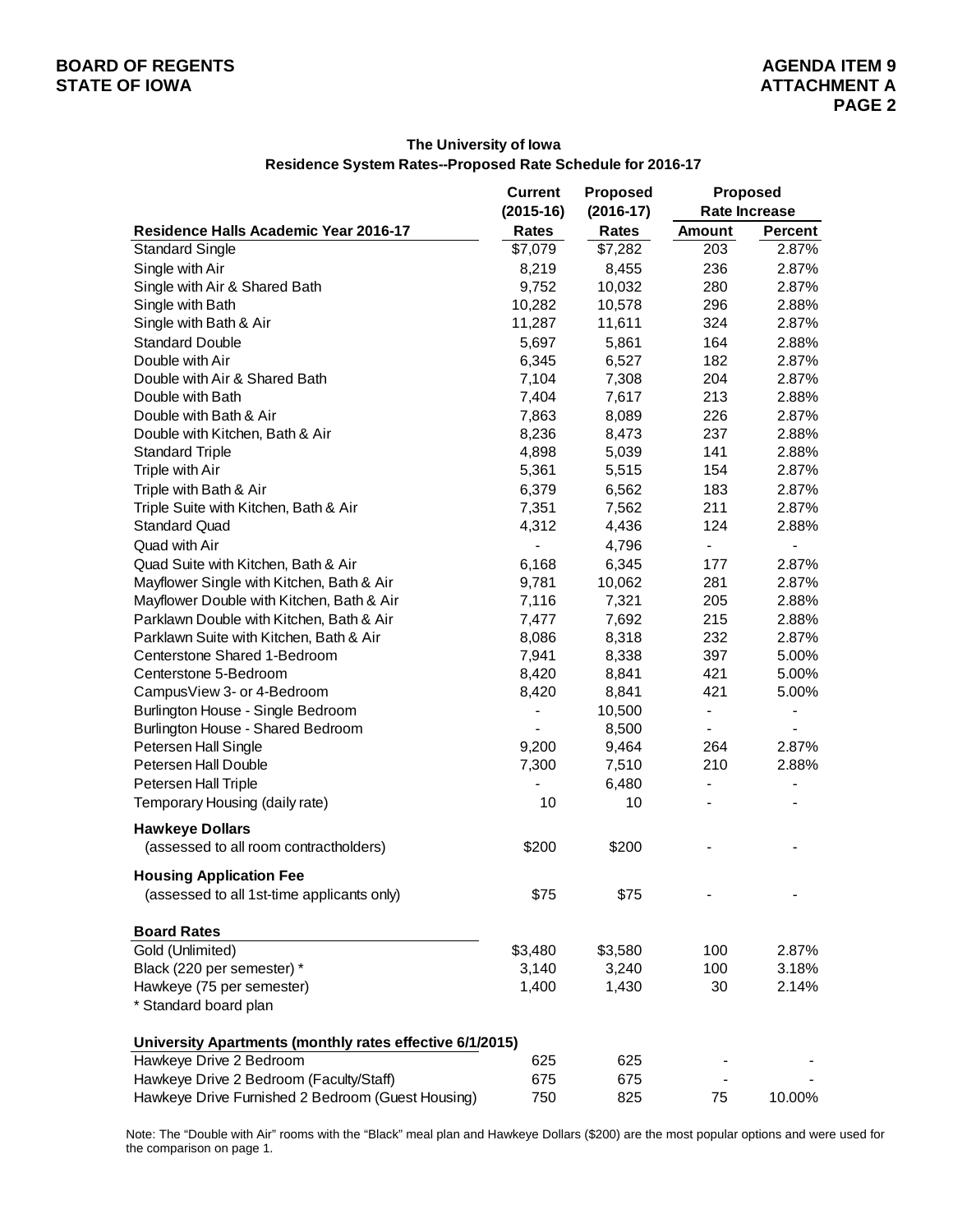# **BOARD OF REGENTS**<br> **BOARD OF REGENTS**<br> **STATE OF IOWA**<br> **ATTACHMENT A**

|                                           | <b>Summer</b> | <b>Summer</b> | Proposed<br><b>Rate Increase</b> |                |  |
|-------------------------------------------|---------------|---------------|----------------------------------|----------------|--|
|                                           | 2015          | 2016          |                                  |                |  |
| <b>Residence Halls Summer 2016</b>        | <b>Rates</b>  | Rates         | <b>Amount</b>                    | <b>Percent</b> |  |
| Single                                    | \$1,686       | \$1,734       | 48                               | 2.85%          |  |
| Single with Air                           | 2,607         | 2,682         | 75                               | 2.88%          |  |
| Single with Air & Shared Bath             | 2,974         | 3,059         | 85                               | 2.86%          |  |
| Single with Bath                          | 2,476         | 2,547         | 71                               | 2.87%          |  |
| Single with Bath & Air                    | 3,341         | 3,437         | 96                               | 2.87%          |  |
| Double                                    | 1,370         | 1,409         | 39                               | 2.85%          |  |
| Double with Air                           | 1,848         | 1,901         | 53                               | 2.87%          |  |
| Double with Air & Shared Bath             | 2,031         | 2,089         | 58                               | 2.86%          |  |
| Double with Bath                          | 1,783         | 1,834         | 51                               | 2.86%          |  |
| Double with Bath & Air                    | 2,214         | 2,278         | 64                               | 2.89%          |  |
| Double with Kitchen, Bath & Air           | 2,306         | 2,372         | 66                               | 2.86%          |  |
| <b>Triple</b>                             | 1,177         | 1,211         | 34                               | 2.89%          |  |
| Triple with Air                           | 1,504         | 1,547         | 43                               | 2.86%          |  |
| Triple with Bath & Air                    | 1,748         | 1,798         | 50                               | 2.86%          |  |
| Triple Suite with Kitchen, Bath & Air     | 1,982         | 2,039         | 57                               | 2.88%          |  |
| Quad                                      | 1,033         | 1,063         | 30                               | 2.90%          |  |
| Quad Suite with Kitchen, Bath & Air       | 1,642         | 1,689         | 47                               | 2.86%          |  |
| Mayflower Single with Kitchen, Bath & Air | 3,027         | 3,114         | 87                               | 2.87%          |  |
| Mayflower Double with Kitchen, Bath & Air | 2,056         | 2,115         | 59                               | 2.87%          |  |
| Parklawn Double with Kitchen, Bath & Air  | 1,799         | 1,851         | 52                               | 2.89%          |  |
| Parklawn Suite with Kitchen, Bath & Air   | 1,947         | 2,003         | 56                               | 2.88%          |  |
| Centerstone Shared 1-Bedroom              | 1,885         | 1,979         | 94                               | 4.99%          |  |
| Centerstone 5-Bedroom                     | 1,999         | 2,099         | 100                              | 5.00%          |  |
| CampusView 3- or 4-Bedroom                | 1,999         | 2,099         | 100                              | 5.00%          |  |
| <b>Summer 2016 Board Rates</b>            |               |               |                                  |                |  |
| 200 Meal Block                            | 1,340         | 1,380         | 40                               | 2.99%          |  |
| 150 Meal Block                            | 1,080         | 1,110         | 30                               | 2.78%          |  |
| 100 Meal Block                            | 770           | 795           | 25                               | 3.25%          |  |
| 50 Meal Block                             | 410           | 425           | 15                               | 3.66%          |  |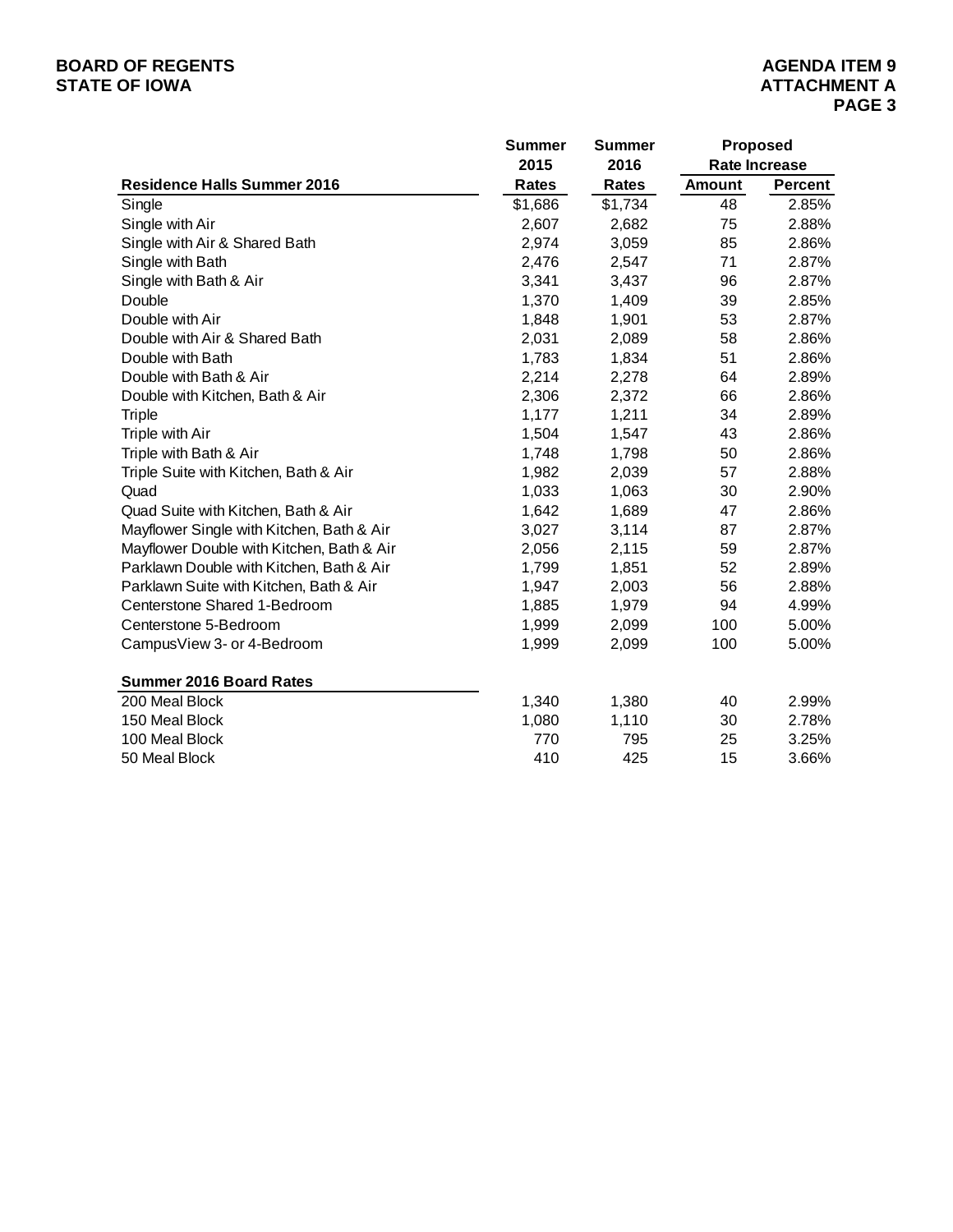## **IOWA STATE UNIVERSITY**

| <b>Academic Year Residence Hail Rates</b> - Meal plans are required in all residence halls except wallace |                               |                         |                          |         |                  |         |                |            |
|-----------------------------------------------------------------------------------------------------------|-------------------------------|-------------------------|--------------------------|---------|------------------|---------|----------------|------------|
| <b>Traditional Style Rooms</b>                                                                            |                               |                         | FY16 Rate                |         | <b>FY17 Rate</b> |         | \$ Increase    | % Increase |
|                                                                                                           | Quad                          | \$                      | 3,851                    | $\zeta$ | 3,986            | \$      | 135            | 3.51%      |
|                                                                                                           | Triple                        | \$                      | 4,064                    | \$      | 4,208            | \$      | 144            | 3.54%      |
|                                                                                                           | Double                        | \$                      | 4,279                    | $\zeta$ | 4,429            | \$      | 150            | 3.51%      |
| No AC Room                                                                                                | Single                        | $\overline{\xi}$        | 5,563                    | \$      | 5,758            | $\zeta$ | 195            | 3.51%      |
|                                                                                                           | Triple as Double <sup>4</sup> | \$                      | 4,921                    | \$      | 5,093            | \$      | 172            | 3.50%      |
|                                                                                                           | Double as Single <sup>4</sup> | \$                      | 6,205                    | \$      | 6,422            | \$      | 217            | 3.50%      |
|                                                                                                           | Quad                          | \$                      | 3,879                    | \$      | 4,015            | \$      | 136            | 3.50%      |
|                                                                                                           | Triple                        | $\overline{\xi}$        | 4,101                    | $\zeta$ | 4,246            | $\zeta$ | 145            | 3.54%      |
|                                                                                                           | Double                        | $\overline{\xi}$        | 4,334                    | $\zeta$ | 4,487            | \$      | 153            | 3.53%      |
| <b>AC Room</b>                                                                                            | Single                        | \$                      | 5,672                    | \$      | 5,873            | \$      | 201            | 3.54%      |
|                                                                                                           | Triple as Double <sup>4</sup> | \$                      | 4,975                    | \$      | 5,151            | \$      | 176            | 3.54%      |
|                                                                                                           | Double as Single <sup>4</sup> | \$                      | 6,315                    | \$      | 6,537            | \$      | 222            | 3.52%      |
| Maple Hall                                                                                                | Triple                        | \$                      | 5,121                    | \$      | 5,299            | \$      | 178            | 3.48%      |
|                                                                                                           | Double                        | $\overline{\xi}$        | 4,896                    | \$      | 5,067            | \$      | 171            | 3.49%      |
|                                                                                                           | Double as Single <sup>4</sup> | \$                      | 6,853                    | \$      | 7,093            | \$      | 240            | 3.50%      |
| Wallace - Wilson Halls                                                                                    | Double                        | \$                      | 4,093                    | \$      | 4,236            | $\zeta$ | 143            | 3.49%      |
|                                                                                                           | Single                        | $\overline{\mathsf{S}}$ | 5,190                    | \$      | 5,373            | \$      | 183            | 3.53%      |
| <b>Residence Hall Suite Style Rooms</b>                                                                   |                               |                         | FY16 Rate                |         | <b>FY17 Rate</b> |         | \$ Increase    | % Increase |
|                                                                                                           | Double                        | \$                      | 5,538                    | \$      | 5,732            | \$      | 194            | 3.50%      |
| Buchanan Hall                                                                                             | Single                        | \$                      | 6,370                    | $\zeta$ | 6,592            | $\zeta$ | 222            | 3.49%      |
|                                                                                                           | Double as Single <sup>4</sup> | \$                      | 6,924                    | \$      | 7,165            | $\zeta$ | 241            | 3.48%      |
|                                                                                                           | Double                        |                         | $\frac{1}{2}$            | \$      | 5,875            |         | $\frac{1}{2}$  |            |
| Buchanan 2 Hall (opening<br>spring 2017)                                                                  | Single                        |                         |                          | \$      | 7,637            |         |                |            |
|                                                                                                           | Double as Single <sup>4</sup> |                         | $\overline{\phantom{a}}$ | \$      | 8,518            |         | $\overline{a}$ | ÷.         |
|                                                                                                           | Double                        | \$                      | 5,933                    | \$      | 6,052            | \$      | 119            | 2.01%      |
|                                                                                                           | Single                        | $\overline{\mathsf{S}}$ | 6,823                    | $\zeta$ | 6,960            | \$      | 137            | 2.01%      |
| Eaton and Martin Halls                                                                                    | Double as Single <sup>4</sup> | \$                      | 7,416                    | \$      | 7,565            | $\zeta$ | 149            | 2.01%      |
|                                                                                                           | Corner Double                 | $\overline{\mathsf{S}}$ | 6,907                    | \$      | 6,907            | \$      |                | 0.00%      |
|                                                                                                           | Lofted Double                 | $\zeta$                 | 7,883                    | $\zeta$ | 7,883            | $\zeta$ | $\frac{1}{2}$  | 0.00%      |

| Department of Residence - Proposed Residence System Rates for Fiscal Year 2017 |  |
|--------------------------------------------------------------------------------|--|
|                                                                                |  |

**Academic Year Residence Hall Rates** ‐ Meal plans are required in all residence halls except Wallace

**Academic Year Student Apartment Rates** ‐ Meal plans are encouraged in student apartments.

| <b>Frederiksen Court</b>             | <b>FY16 Rate</b> |                   | <b>FY17 Rate</b> |       | \$ Increase |     | % Increase |
|--------------------------------------|------------------|-------------------|------------------|-------|-------------|-----|------------|
| 2 Bedroom Shared                     |                  | 4.380             | Ś                | 4,533 |             | 153 | 3.49%      |
| 4 Bedroom Single                     |                  | 5,496             |                  | 5,688 | S           | 192 | 3.49%      |
| 2 Bedroom Private / Double as Single |                  | 6,719             |                  | 6,951 |             | 232 | 3.45%      |
| Schilletter / University Village     | <b>FY16 Rate</b> |                   | <b>FY17 Rate</b> |       | \$ Increase |     | % Increase |
| SV - 2 Bedroom                       |                  | $5,492$ $\mid$ \$ |                  | 5,602 |             | 110 | 2.00%      |
| UV - 1 Level - 1 Bedroom             |                  | 4,743             |                  | 4,838 | S           | 95  | 2.00%      |
| UV - 1 Level - 2 Bedroom             |                  | 5,094             | S                | 5,196 |             | 102 | 2.00%      |
| UV - Townhouse - 2 Bedroom           |                  | 5,419             |                  | 5,527 |             | 108 | 1.99%      |
| SUV - Furnished / Pet - 2 Bedroom    |                  | 5,743             |                  | 5,857 |             | 114 | 1.99%      |

#### **Application / Contracting Fees**

| <b>Contracting Fees</b>                       | <b>Contracting Fees</b> | <b>FY16 Rate</b> | <b>FY17 Rate</b> | S Increase | % Increase |
|-----------------------------------------------|-------------------------|------------------|------------------|------------|------------|
| These one-time fees are charged to all newly  | Contracting Fee         | 10 I             | 10 I             |            | 0.00%      |
| admitted students as part of their Admissions | Housing Prepayment      | 125 <sub>1</sub> | 125              |            | 0.00%      |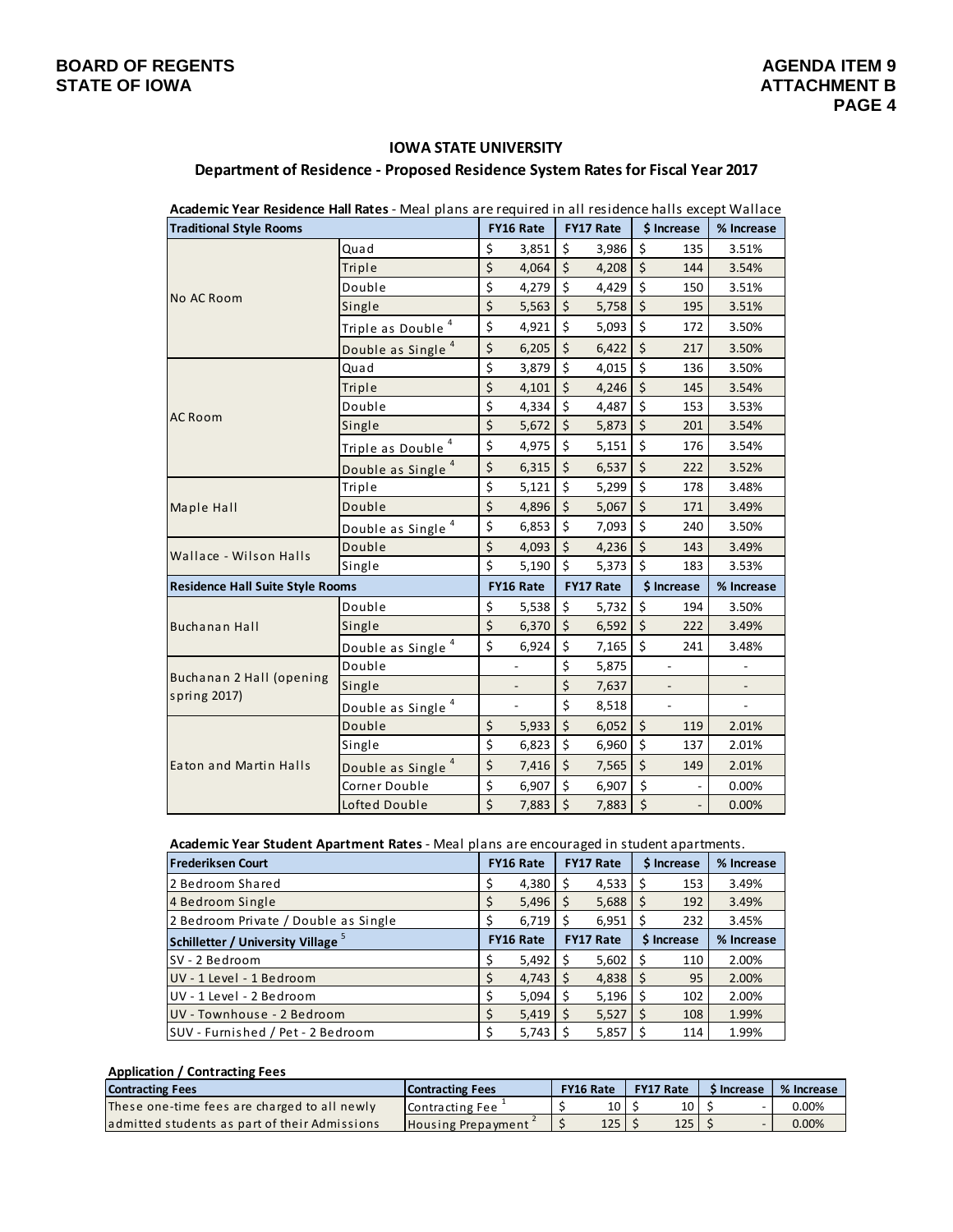## **BOARD OF REGENTS AGENDA ITEM 9**

**Leased Apartment Rates** ‐ Meal plans are encouraged in student apartments.

| <b>Interim Housing Rooms</b> |                    | <b>FY16 Rate</b> |       | <b>FY17 Rate</b> |       | <b>S</b> Increase |     | % Increase |  |  |
|------------------------------|--------------------|------------------|-------|------------------|-------|-------------------|-----|------------|--|--|
|                              | l2-5 Bedroom West  |                  | 6,264 |                  | 6,483 |                   | 219 | 3.50%      |  |  |
|                              | 1 Bedroom West     |                  | 7,695 |                  | 7,964 |                   | 269 | 3.50%      |  |  |
| Leased Apartments            | 2-5 Bedroom Campus |                  | 6,480 |                  | 6,707 |                   | 227 | 3.50%      |  |  |
|                              | 1 Bedroom Campus   |                  | 7,911 |                  | 8,188 |                   | 277 | 3.50%      |  |  |
|                              | 140 Lvnn           |                  | 4,334 |                  |       |                   |     |            |  |  |

**Summer Rates** ‐ Meal plans are encouraged, but not required during the summer.

| Residence Halls   |                    | <b>FY16 Rate</b> | <b>FY17 Rate</b> | <b>S</b> Increase |    | % Increase |
|-------------------|--------------------|------------------|------------------|-------------------|----|------------|
| Buchanan Hall     | Double             | 1,179            | 1,220            |                   | 41 | 3.48%      |
|                   | Single             | 1,415            | 1,464            |                   | 49 | 3.46%      |
|                   | Double as Single   | 1,534            | 1,586            |                   | 52 | 3.39%      |
| <b>Eaton Hall</b> | Double             | 1,094            | 1,132            |                   | 38 | 3.47%      |
|                   | Single             | 1,367            | 1,415            |                   | 48 | 3.51%      |
|                   | Double as Single 1 | 1,585            | 1,642            |                   | 57 | 3.60%      |

| Frederiksen Court                    | <b>FY16 Rate</b><br><b>FY17 Rate</b> |       | <b>S</b> Increase | % Increase |       |
|--------------------------------------|--------------------------------------|-------|-------------------|------------|-------|
| l2 Bedroom Shared                    |                                      | 945   | 978 l             | 33         | 3.49% |
| 4 Bedroom Single                     |                                      | 1,181 | 1,222             | 41         | 3.47% |
| 2 Bedroom Private / Double as Single |                                      | 1.417 | 1,467             | 50         | 3.53% |

| Schilletter / University Village  | <b>FY16 Rate</b> |       | <b>FY17 Rate</b> | <b>S</b> Increase | % Increase |
|-----------------------------------|------------------|-------|------------------|-------------------|------------|
| ISV - 2 Bedroom                   |                  | 1,707 | 1,742            | 35                | 2.05%      |
| <b>UV</b> - 1 Level - 1 Bedroom   |                  | 1,474 | 1,504            | 30                | 2.04%      |
| <b>I</b> UV - 1 Level - 2 Bedroom |                  | 1,583 | 1,615            | 32                | 2.02%      |
| UV - Townhouse - 2 Bedroom        |                  | 1.684 | 1,718            | 34                | 2.02%      |
| SUV - Furnished / Pet - 2 Bedroom |                  | 1.784 | 1,820            | 36                | 2.02%      |

| Leased Apartments |                    | <b>FY15 Rate</b> |       | <b>FY17 Rate</b> | \$ Increase | % Increase |
|-------------------|--------------------|------------------|-------|------------------|-------------|------------|
| Leased Apartments | 12-5 Bedroom West  |                  | 1.253 | 1,297            | 44          | 3.51%      |
|                   | 1 Bedroom West     |                  | 1,539 | 1,593            | 54          | 3.51%      |
|                   | 2-5 Bedroom Campus |                  | 1.296 | 1,341            | 45          | 3.47%      |
|                   | 1 Bedroom Campus   |                  | 1,582 | 1,637            | 55          | 3.48%      |

#### **Guest Apartment Daily Rates**

| <b>Schilletter Village</b> | <b>FY16 Rate</b><br><b>FY17 Rate</b> |    | S Increase | % Increase |       |
|----------------------------|--------------------------------------|----|------------|------------|-------|
| <b>IFurnished Guest</b>    |                                      | 45 | ᇧ<br>4,    |            | 4.44% |
| Non-Furnished Guest        |                                      | 35 | 36         | -          | 2.86% |

1 ‐ This fee is refundable prior to the cancellation deadline. After the cancellation deadline, this fee is non‐refundable.

2 ‐ This fee is refundable prior to the cancellation deadline. After the cancellation deadline, if a student cancels their housing contract the prepayment is forfeited. If a student remains contracted for housing, the prepayment is applied to spring room fees.

3 ‐ Bed information is representative of Program Capacity as of Fall Count Day.

4 ‐ These options are not offered as standard. Availability is based on resident demand and space constraints.

5 ‐ All Schilletter/UV rates are per unit. In a two‐bedroom unit occupied by two residents each resident pays one half.

6 ‐ Bed information is representative of Program Capacity as of Summer Count Day.

7 ‐ Buchanan Hall was offline summer 2015 due to project work. It will be offline summer 2016 as well.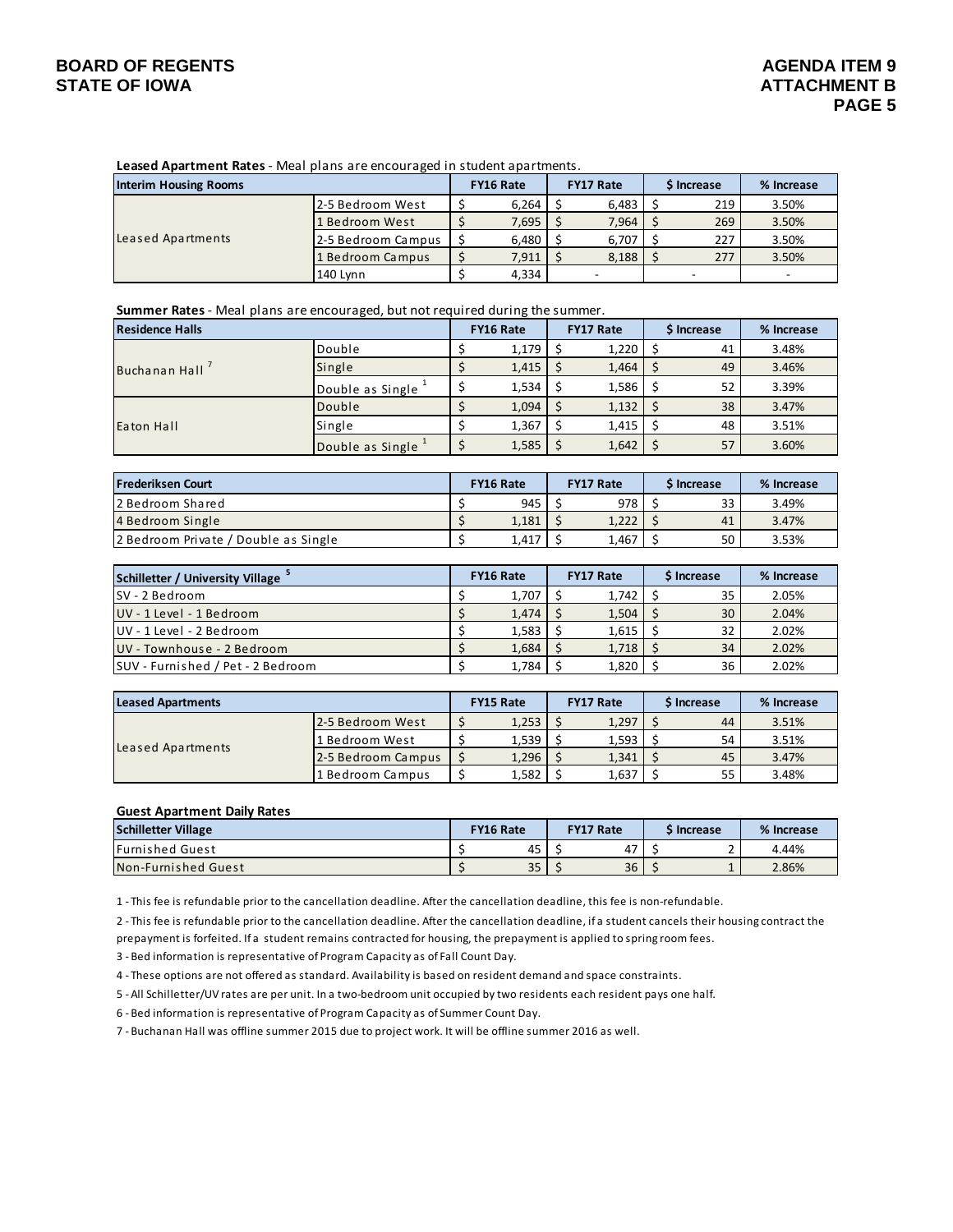## **IOWA STATE UNIVERSITY**

## **ISU Dining ‐ Proposed Residence System Ratesfor Fiscal Year 2017**

| <b>Academic Year Rates</b>                     |                  |       |                  |       |             |                          |            |
|------------------------------------------------|------------------|-------|------------------|-------|-------------|--------------------------|------------|
| <b>Semester Meal Plans</b>                     | <b>FY16 Rate</b> |       | <b>FY17 Rate</b> |       | \$ Increase |                          | % Increase |
| Cyclone (304 meals and \$125 DD\$)             | \$               | 4,178 | \$               | 4,335 | \$          | 157                      | 3.76%      |
| Cardinal (275 meals and \$150 DD\$)            | \$               | 4,149 | Ś.               | 4,303 | Ś.          | 154                      | 3.71%      |
| Gold (225 meals and \$200 DD\$)                | \$               | 3,791 | Ś.               | 3,927 | Ŝ.          | 136                      | 3.59%      |
| Silver (175 meals and \$250 DD\$)              | \$               | 3,703 | Ś                | 3,831 | Ś           | 128                      | 3.46%      |
| Bronze (125 meals and \$300 DD\$)              | \$               | 3,027 | Ś                | 3,124 | Ś           | 97                       | 3.20%      |
| <b>Meal Blocks</b>                             | <b>FY16 Rate</b> |       | <b>FY17 Rate</b> |       | \$ Increase |                          | % Increase |
| 25 Meal Block                                  | \$               | 254   | \$               | 264   | \$          | 10                       | 3.94%      |
| 50 Meal Block                                  | \$               | 501   | Ś.               | 521   | \$          | 20                       | 3.99%      |
| 75 Meal Block                                  | \$               | 743   | Ś                | 773   | Ŝ           | 30                       | 4.04%      |
| 100 Meal Block                                 | Ś                | 980   | Ś                | 1,019 | Ŝ.          | 39                       | 3.98%      |
| Dining Dollar\$ - rates listed are per dollar. | <b>FY16 Rate</b> |       | <b>FY17 Rate</b> |       | \$ Increase |                          | % Increase |
| \$10-\$190 Dining Dollars (Face Value)         | \$               | 1.00  | \$               | 1.00  | \$          | $\overline{\phantom{0}}$ | 0.00%      |
| \$200-390 Dining Dollars (5.00% discount)      | \$               | 0.95  | \$               | 0.95  | \$          | $\qquad \qquad =$        | 0.00%      |
| \$400-590 Dining Dollars (7.50% discount)      | \$               | 0.93  | Ś.               | 0.93  | Ś           | ۰                        | $0.00\%$   |
| \$600 Plus Dining Dollars (10.00% discount)    | Ś                | 0.90  | Ś                | 0.90  | \$          |                          | 0.00%      |

| <b>Summer Rates</b>                         |                  |      |                  |       |                   |    |            |  |
|---------------------------------------------|------------------|------|------------------|-------|-------------------|----|------------|--|
| <b>Meal Blocks</b>                          | <b>FY16 Rate</b> |      | <b>FY17 Rate</b> |       | <b>S</b> Increase |    | % Increase |  |
| 25 Meal Block                               |                  | 254  |                  | 264   | S                 | 10 | 3.94%      |  |
| 50 Meal Block                               |                  | 501  | Ś                | 521   | S                 | 20 | 3.99%      |  |
| 75 Meal Block                               |                  | 743  | S                | 773   |                   | 30 | 4.04%      |  |
| 100 Meal Block                              |                  | 980  | S                | 1,019 |                   | 39 | 3.98%      |  |
|                                             | <b>FY16 Rate</b> |      | <b>FY17 Rate</b> |       | <b>S</b> Increase |    |            |  |
| Dining Dollar\$ Range                       |                  |      |                  |       |                   |    | % Increase |  |
| \$10-\$190 Dining Dollars (Face Value)      |                  | 1.00 | S                | 1.00  | S                 | ۰  | 0.00%      |  |
| \$200-390 Dining Dollars (5.00% discount)   |                  | 0.95 | S                | 0.95  | <sub>S</sub>      | ٠  | 0.00%      |  |
| \$400-590 Dining Dollars (7.50% discount)   |                  | 0.93 | S                | 0.93  | S                 | ۰  | 0.00%      |  |
| \$600 Plus Dining Dollars (10.00% discount) |                  | 0.90 | S                | 0.90  | -S                | -  | 0.00%      |  |

#### **Dining Center Door Rate**

|                   | <b>FY16 Rate</b> |       | <b>FY17 Rate</b> |       | <b>S</b> Increase |      | % Increase |  |
|-------------------|------------------|-------|------------------|-------|-------------------|------|------------|--|
| Breakfast         |                  | 9.00  |                  | 9.25  |                   | 0.25 | 2.78%      |  |
| Lunch<br>/ Dinner |                  | 11.00 |                  | 11.25 |                   | 0.25 | 2.27%      |  |

Note: The "Double No A/C" rooms with the "Gold" meal plan are the most popular options and were used for the comparison on page 1.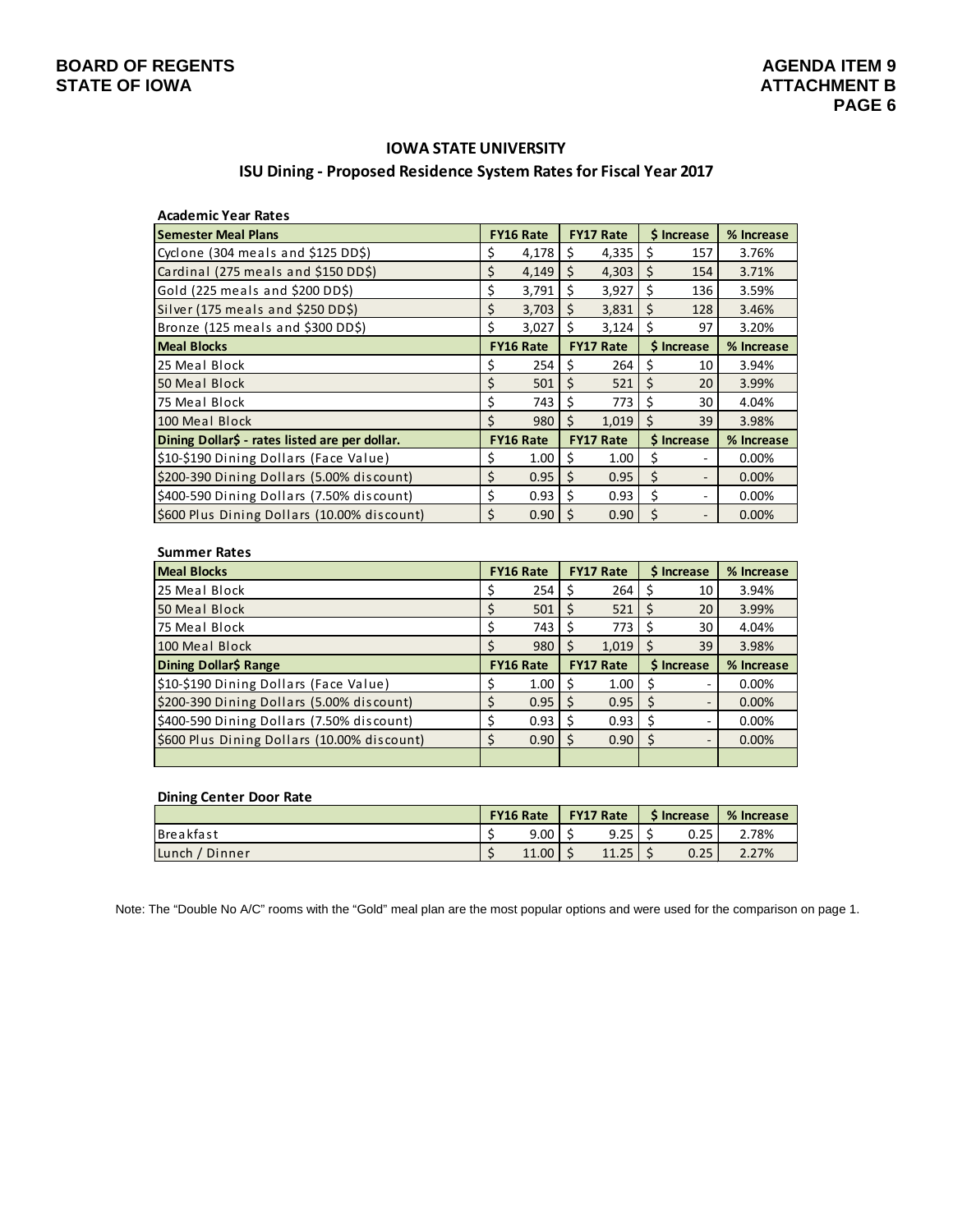#### **UNIVERSITY OF NORTHERN IOWA PROPOSED RESIDENCE RATES ACADEMIC YEAR 2016‐17**

|                                                                                                                                 |         | <b>Room and Board Combined</b>                        |              |                 |  |  |  |  |
|---------------------------------------------------------------------------------------------------------------------------------|---------|-------------------------------------------------------|--------------|-----------------|--|--|--|--|
|                                                                                                                                 | 2015-16 | 2016-17                                               | \$           | $\%$            |  |  |  |  |
| Residence Halls - Academic Year                                                                                                 | Rate    | Proposed rate (a) Increase Increase                   |              |                 |  |  |  |  |
| Double Room w/meal plan (37 weeks 8/19/16 - 5/5/17)                                                                             |         |                                                       |              |                 |  |  |  |  |
| Gold Plan (Unlimited access \$250 DD per semester) (b)                                                                          | 8,740   | 9,029                                                 | 289          | 3.3%            |  |  |  |  |
| Silver Plan (Unlimited access \$150 DD per semester) (b)                                                                        | 8,540   | 8,829                                                 | 289          | 3.4%            |  |  |  |  |
| Purple Plan (Unlimited access \$50 DD per semester) (b)                                                                         | 8,340   | 8,629                                                 | 289          | 3.5%            |  |  |  |  |
| Panther Block (200 meals and \$250 DD per semester)                                                                             | 8,482   | 8,765                                                 | 283          | 3.3%            |  |  |  |  |
| Basic Block (160 meals per semester)                                                                                            | 7,408   | 7,697                                                 | 289          | 3.9%            |  |  |  |  |
| Single room additional charge                                                                                                   | 964     | 1,007                                                 | 43           | 4.5%            |  |  |  |  |
| Double room contracted as a single room additional charge                                                                       | 1,375   | 1,437                                                 | 62           | 4.5%            |  |  |  |  |
| (a) Students participating in the 2-Year Advantage Plan will continue to pay 2015-16 rates.<br>(b) Plans required for freshmen. |         |                                                       |              |                 |  |  |  |  |
| Overflow housing credit                                                                                                         |         | \$50 plus \$25 for each week beginning the third week |              |                 |  |  |  |  |
| Residence Hall activity fee - included in room costs                                                                            | 20      |                                                       |              | $(20) -100.0\%$ |  |  |  |  |
| Per day early arrival                                                                                                           | 37      | 38                                                    | $\mathbf{1}$ | 2.7%            |  |  |  |  |
| ROTH (Room only option) (37 weeks 8/19/16-5/5/17)                                                                               |         |                                                       |              |                 |  |  |  |  |
| 12 Person Apt. Double                                                                                                           | 3,752   | 3,846                                                 | 94           | 2.5%            |  |  |  |  |
| 12 Person Apt. Single                                                                                                           | 4,967   | 5,091                                                 | 124          | 2.5%            |  |  |  |  |
| 6 Person Apt. Double                                                                                                            | 4,365   | 4,474                                                 | 109          | 2.5%            |  |  |  |  |
| 6 Person Apt. Single                                                                                                            | 5,782   | 5,927                                                 | 145          | 2.5%            |  |  |  |  |
| 4 Person Apt. Double                                                                                                            | 4,365   | 4,474                                                 | 109          | 2.5%            |  |  |  |  |
| 4 Person Apt. Single                                                                                                            | 5,782   | 5,927                                                 | 145          | 2.5%            |  |  |  |  |
| 2 Person Apt. Double                                                                                                            | 5,343   | 5,477                                                 | 134          | 2.5%            |  |  |  |  |
| 2 Person Apt. Single                                                                                                            | 7,083   | 7,260                                                 | 177          | 2.5%            |  |  |  |  |
| Panther Village (Room only option) (38 weeks 8/13/16-5/5/17)                                                                    |         |                                                       |              |                 |  |  |  |  |
| 4 Person/4 Bedroom                                                                                                              | 6,336   | 6,463                                                 | 127          | 2.0%            |  |  |  |  |
| 2 Person/2 Bedroom                                                                                                              | 6,969   | 7,108                                                 | 139          | 2.0%            |  |  |  |  |
| Studio                                                                                                                          | 7,601   | 7,753                                                 | 152          | 2.0%            |  |  |  |  |
| Hillside-Jennings Apartment Rates (effective June 1, 2016) August 1 - May 31                                                    |         |                                                       |              |                 |  |  |  |  |
| One Bedroom                                                                                                                     | 4,866   | 5,088                                                 | 222          | 4.6%            |  |  |  |  |
| Two Bedroom                                                                                                                     | 5,967   | 6,116                                                 | 149          | 2.5%            |  |  |  |  |
| Four Bedroom                                                                                                                    |         | 9,174                                                 |              |                 |  |  |  |  |
| Townhouse                                                                                                                       | 6,487   | 6,649                                                 | 162          | 2.5%            |  |  |  |  |
| Jennings Dr.                                                                                                                    | 6,471   | 6,633                                                 | 162          | 2.5%            |  |  |  |  |

Note: The Double Room with the "Purple" meal plan is the most popular option and was used for the comparison on page 1.